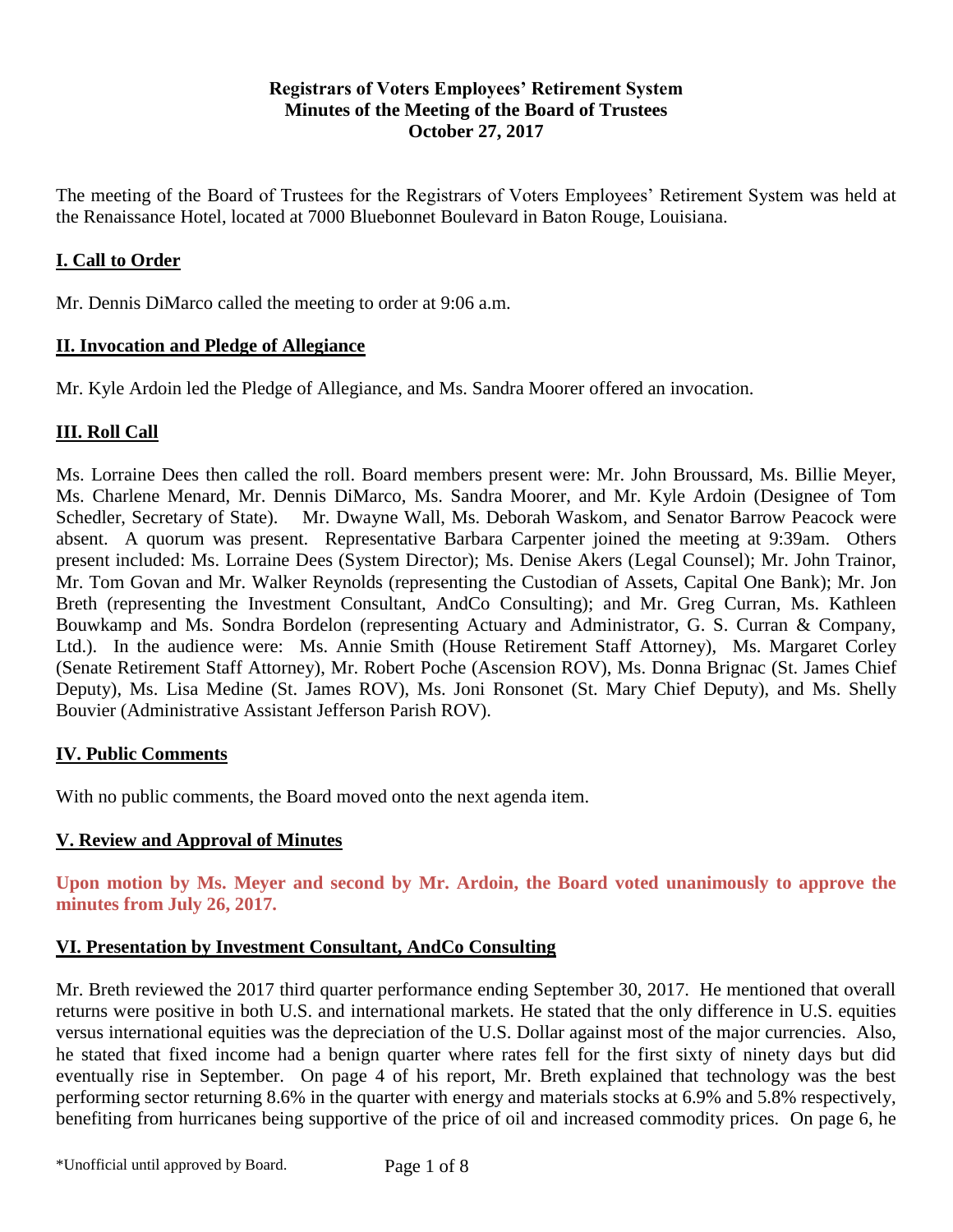stated that quarterly performance for international markets specifically emerging markets in Latin America was up significantly especially out of Brazil. Mr. Breth further pointed out that MSCI Emerging Markets outperformed developed markets during the this quarter up over 22.5% in dollar terms and 21.8% in terms of local currency.

Mr. DiMarco asked Mr. Breth about the potential impacts of a new Federal Reserve Chairman on interest rate hikes and the stock market. Mr. Breth stated that he was not well versed in all of the candidates; however, he stated that he felt that the new chairman would be very accommodative and did not see anything on the federal side that would lead him to conclude that there would be any disruption with the markets.

Ms. Moorer asked about ROVERS international exposure in the stock market. Mr. Breth instructed Ms. Moorer and the Board to review page 10 which demonstrated asset allocations and performance net of fees. He pointed out that ROVERS ended up 3% for the quarter, year-to-date performance was at 11%, and one year returns at 12.42%. He also stated ROVERS was actually a little underweight in value relative to growth. He pointed out that Eagle Capital is 11.7% of the equity portfolio and recently replaced Advisory Research and Westfield AllCap Growth which makes up 13.4% of the portfolio and was actually up 22.05% for the year. With international equity, Mr. Breth pointed out that there is equal weight between Dodge  $\&$  Cox, the value manager, and Vontobel, the growth manager. Mr. Breth stated that ROVERS could look at possibly raising their international equity target. However, he cautioned against increasing the allocation more than 15%, since there has been such a recent strong increase in emerging markets. Mr. Breth stated that overall, total equity composite was up 16.66% year-to-date. Also, Mr. Breth mentioned that he wants to review the ROVERS investment policy regarding long term targets at the next regular meeting in January.

On page 11, Mr. Breth discussed fixed income and mentioned that ROVERS has been rewarded for taking on risk. He stated that the strength of the returns came from Pimco Diversified (PDIIX) which is a high yield allocation. There was some underperformance from Templeton Global Bond Fund which was due to the declining value of the U.S. Dollar. On page 15, Mr. Breth discussed the financial reconciliation of ROVERS. He explained that \$1.36 million was reallocated from CDK, Greenspring Crossover Fund and the Money Market at Capital One to Westwood Income Opportunity Fund and Blackrock Multi Asset Income Fund equally. Also, he explained that after review with Ms. Dees, no funds were moved from the bank accounts for investment during the quarter due to upcoming benefit payments.

On page 14, Mr. Breth discussed assets allocation versus the target allocation. He stated one of the main areas he would like to review at the January meeting is between U.S. and international Equities and also to determine how to reposition the 2.5% long term targeted private equity. Mr. Breth stated that his current recommendation to the ROVERS Board would be to rebalance 2% (approximately \$1.8 million) from Orleans Capital to Eagle Capital Management since the portfolio is overweight in domestic fixed income. Ms. Moorer asked why Mr. Breth suggested this movement of funds. Mr. Breth explained that this recommendation would bring the allocation between value and growth back in line with each other.

**Upon motion by Ms. Moorer and second by Ms. Menard, the Board voted unanimously to approve AndCo Consulting's recommendation for the reallocation of 2% from Orleans Capital to Eagle Capital Management.**

**Upon motion by Ms. Menard and second by Ms. Meyer, the Board voted unanimously to approve AndCo Consulting's Report.**

Representative Barbara Carpenter joined the meeting at 9:39am.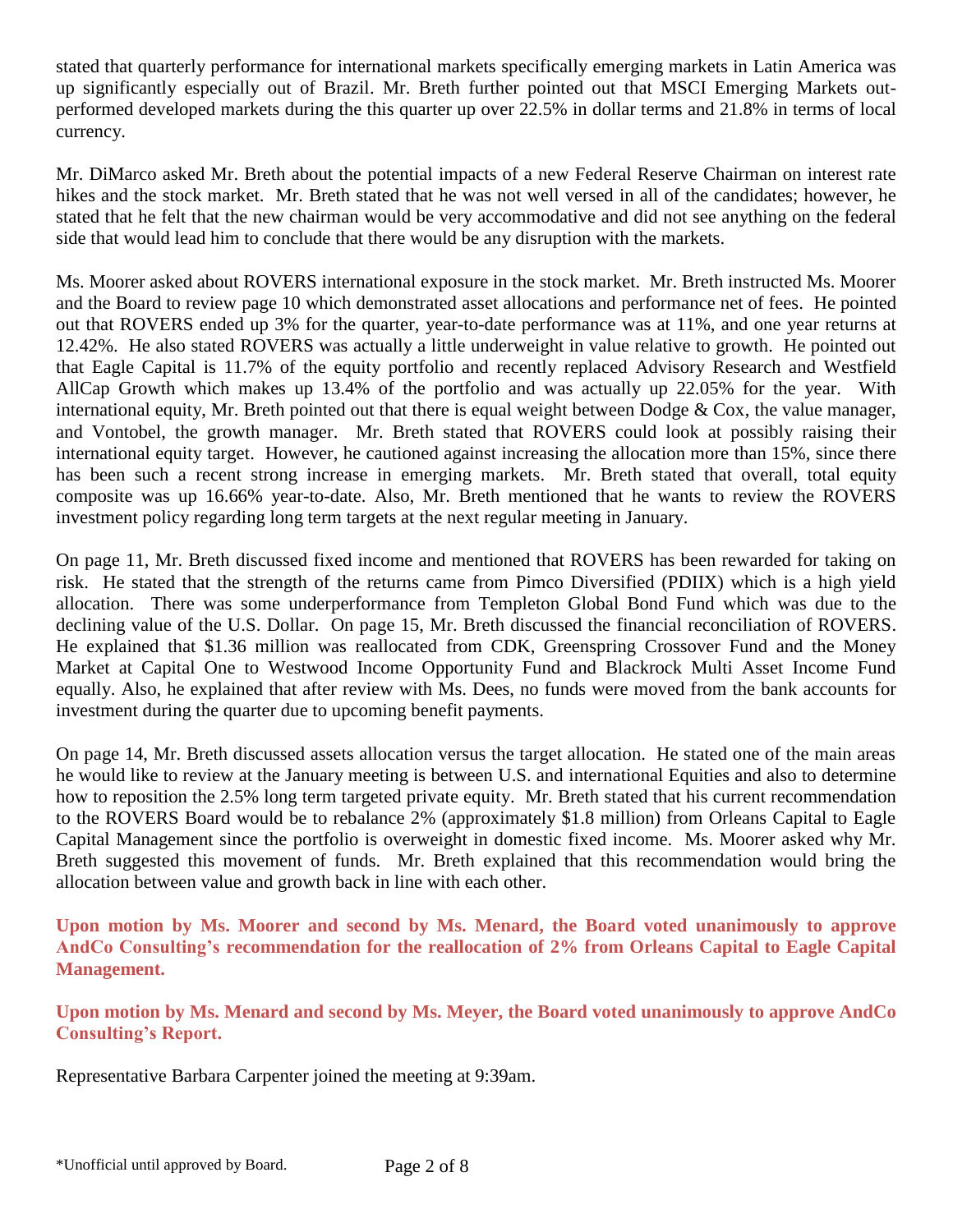## **VII. Presentation by Capital One**

Mr. Tom Gavon introduced himself as the Senior Vice President of the Government Banking division at Captial One and indicated he will be the System's contact for the custodial checking accounts. He stated that his office is located in Baton Rouge, and he has already been working with Ms. Dees and the transition to Capital One should be completed by the end of 2017.

Mr. Trainor directed the Board's attention to the Custodial Report. He reviewed the breakdown of assets for the period ending September 30, 2017, with a total asset balance of \$90,339,356.93 and pointed out that a majority of the assets were invested in domestic equities at 41% of the portfolio. On page 4, Mr. Trainor explained that this report demonstrated the change in assets for the fiscal year. He pointed out that in July there was the closing of the Advisory Research account and adding of funds to Eagle Capital Management. Also, Mr. Trainer stated that in September rebalancing was completed that added approximately \$1.4 million to various mutual fund accounts. For comparison purposes, he stated that there was an approximate \$3 million increase from June 30, 2017, to a market value of \$90,399,356.93 as of September 30, 2017. He confirmed that this increase was caused by increases in market value of the investments and not contributions into the account. Mr. Trainor then explained that page 6 summarized the investment fees for each money manager as well as the consulting firm totaling \$79,258.57 for the quarter ending September 30, 2017. He also noted that this total fee amount included the final invoice for Advisory Research for \$3,819.54.

Mr. Reynolds presented the Members Supplemental Savings Plan Investment Performance Review for September 30, 2017, and stated the account was up 2% for the third quarter and 6.25% year-to-date. He discussed the breakdown of the Portfolio Asset Allocation and stated that 40% of the assets are in equity mutual funds and exchange traded funds, and the remaining 60% of assets are invested in fixed income exchange traded funds and cash. On page 13, Mr. Reynolds pointed out that the total market value as of September 30, 2017, was \$983,954. Next, on page 16, he discussed the performance history and stated that since inception this portfolio has averaged a return of 4.84% per year.

**Upon motion by Ms. Meyer and second by Representative Carpenter, the Board voted unanimously, with Mr. Ardoin abstaining, to approve the Custodial Report and the Member Supplemental Savings Report as presented by Capital One Bank.**

## **VIII. Report from the System's Attorney, Denise Akers**

Ms. Akers updated the Board regarding the Commonwealth litigation and stated that all individual parties have signed the settlement; however, the fund has not yet accepted the settlement. Therefore, the next step will be to seek court approval. She stated that she will give the Board an update at the next meeting.

Ms. Akers mentioned that her new hourly rate increase was previously discussed when updating the 2018 budget, but she wanted to remind the Board that her hourly rate will increase from \$220 per hour to \$230 per hour effective January 1, 2018.

Next, Ms. Akers discussed three possible legislative changes for ROVERS. First, she reminded the Board about their previous request to revise the statute to allow a member to repay refunded contributions immediately upon being rehired rather than the current four year waiting period. She stated this would be an amendment to R.S. 11:2075 "Return of Accumulated Contributions". Ms. Akers asked if Representative Carpenter would author the amendment, with Ms. Smith writing the revision.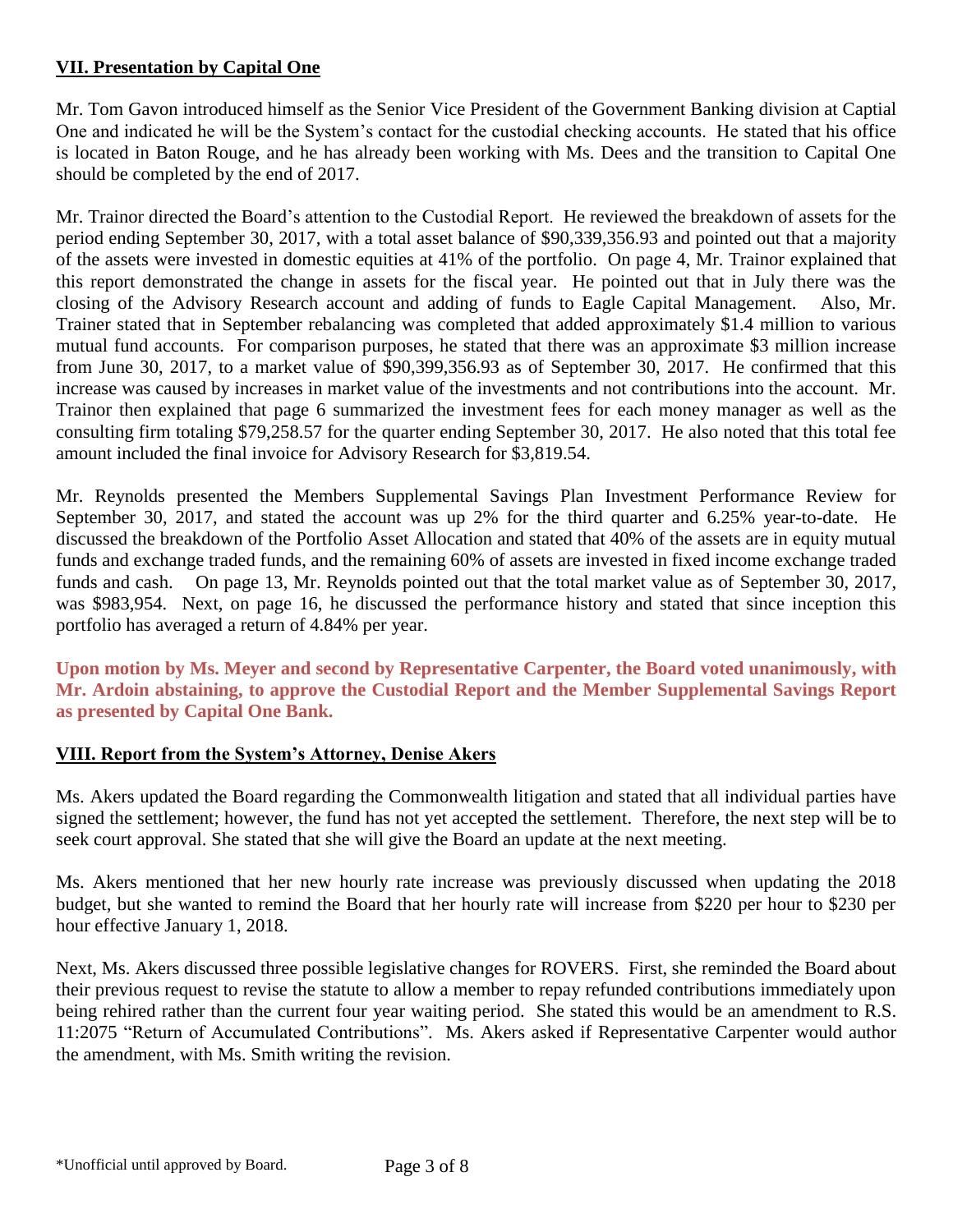Next, she mentioned that Lorin at G. S. Curran & Company suggested two additional potential amendments. Ms. Akers stated that the first suggestion would basically be a cleanup of R.S. 11:231 "Average Compensation" which applies to Assessors and ROVERS except for ROVERS participants employed on or after July 1, 2006. She stated that this section of the law indicates there is a 125% year-over-year cap on salary increases for the salaries to be used in calculating final average compensation (FAC). She indicated that since most systems changed their laws to a 5-year FAC rather than a 3-year FAC, they had been removed from this statute. Ms. Akers suggested that the Board repeal this section for ROVERS to match the current interpretation of the law.

Mr. Ardoin asked for an explanation of the 125% cap on salaries. Mr. Curran referenced the anti-spiking provisions which were to limit the chance of an individual having a huge pay increase at the end of that person's career and getting counted in that individual's final average compensation. Mr. Curran stated the current law R.S. 11:231 is confusing and unclear to an actuary since it references a 3-year FAC and now ROVERS uses a 5 year FAC. He stated he does not like having a lack of clarity regarding the law and prefers that it be clarified especially while ROVERS is offering other amendments.

Ms. Moorer stated that she is worried about the possibility of an individual moving from a Chief Deputy position to a Registrar position and thinks this type of situation could be detrimental to the System. As an example, Ms. Akers stated that anti-spiking provisions were put in place to prevent a member from working an excessive amount of overtime towards the end of their career rather than someone who earned a promotion. Mr. Curran stated that someone that was promoted to Registrar normally worked five years or longer which avoided this issue because they would want their full benefit at the new increased pay. Mr. Broussard stated that our System clearly needs to be removed from R. S. 11:231 because it currently does not apply to ROVERS, and there is clearly a conflict with our statute.

Mr. Ardoin asked what role the supplemental salary paid by the Parish pays in the System and asked if that affects any part of the state's employer portion. Ms. Dees stated contributions are paid by the parish on all parish salaries.

Regarding anti-spiking, Mr. Ardoin asked if it would be spiking if an individual convinced the local governing authority to increase their supplemental pay each year over the 5-year FAC period. Ms. Dees explained that there would have to be a 25% increase from one year to the next during the highest five year period. Mr. Curran explained that if a member received a 40% raise then only 25% of it would be used to calculate the final average compensation. He stated the expansion from the 3-year FAC to the 5-year FAC was more beneficial to the System than anti-spiking with a 3-year FAC.

Next, Ms. Akers discussed the possible amendment of R.S. 11:2165.5 "Annual Amount of Retirement Allowance". She stated that this section was added to provide benefits for members hired on or after January 1, 2013, that are calculated based on an accrual rate of three percent for ROVERS' service. She stated that currently, the law increases the accrual rate to three and a third percent if such members have a total of thirty or more years of service, twenty of which must have been in ROVERS. Ms. Akers stated that the law could be misinterpreted to increase accrual rates for transferred service to three and a third percent if the member has thirty plus years, twenty of those being in ROVERS. She stated that this issue could be addressed by updating the language to say, "in this system." Therefore, the increase to three and a third percent would only apply to creditable service earned within the ROVERS System. Mr. Curran stated that there has not yet been a problem; however, he would like to see this language updated to prevent any possible issues in the future.

Mr. Ardoin asked if an individual who transfers from another state system at two and a half percent to ROVERS must pay to increase the transferred service to the ROVERS accrual rate. Mr. Curran confirmed that current law did require payment of the actuarial cost of an upgrade in accrual rate. After discussion among the Board members, Ms. Akers suggested that a motion be made for the Board to adopt a policy that has been brought to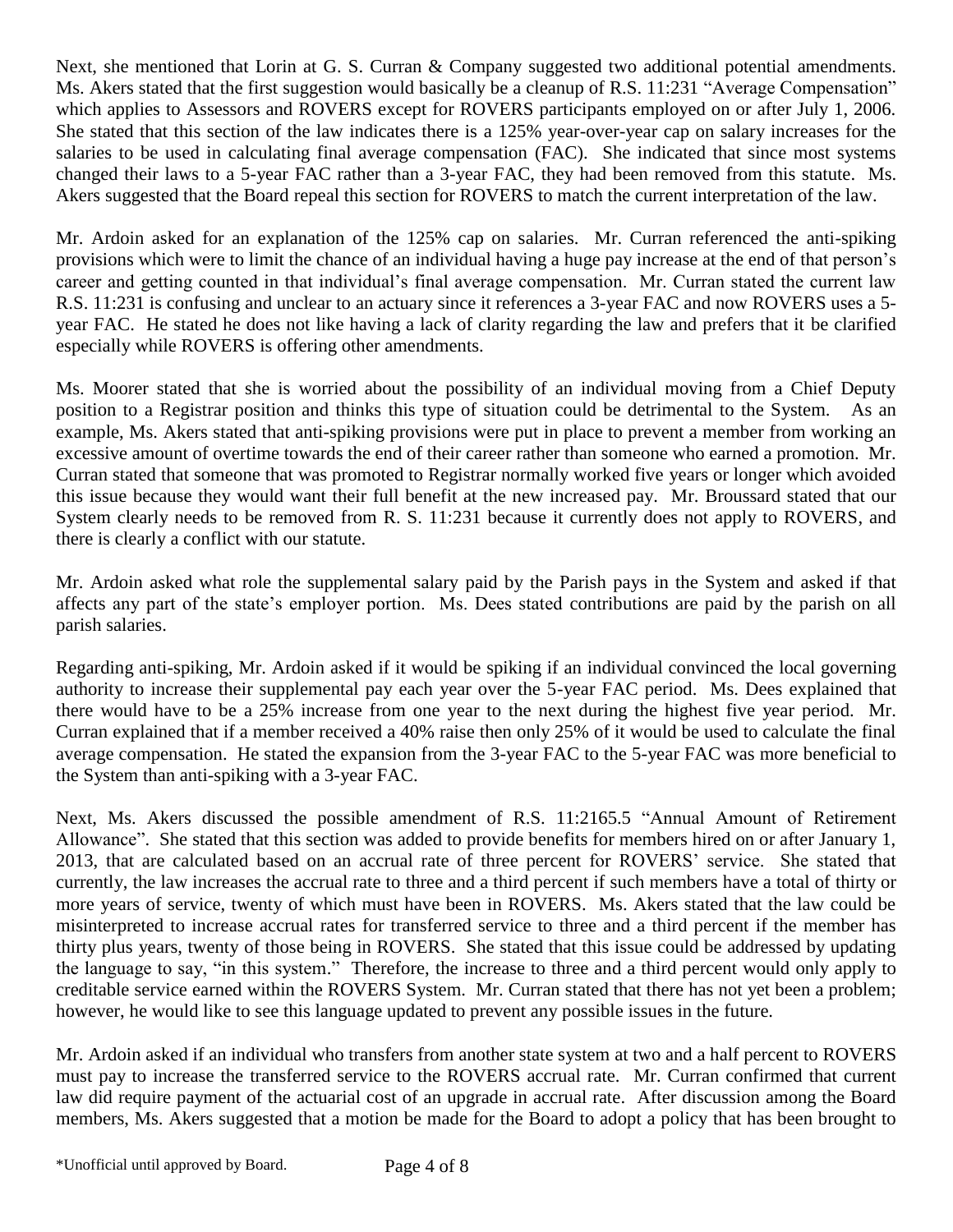the System's attention by the actuary, to interpret R.S. 11:2165(5) "Annual Amount of Retirement Allowance" to mean a member is entitled to the bump up in accrual rate from three percent to three and a third percent only for the years of creditable service earned in ROVERS.

**Upon motion by Mr. Ardoin and second by Ms. Meyer, the Board voted unanimously to adopt a policy to clarify the interpretation of R.S. 11:2165(5) "Annual Amount of Retirement Allowance" to mean a member is entitled to the increase in accrual rate from three percent to three and one-third percent only for the years of creditable service earned in ROVERS.**

Ms. Akers asked Mr. DiMarco if she could go back and get motions on previous items discussed, and he agreed.

**Upon motion by Ms. Meyer and second by Ms. Menard, the Board voted unanimously to accept the System Attorney's new hourly rate of \$230.**

Regarding R.S. 11:2075 "Return of Accumulated Contributions" mentioned earlier, Mr. Curran clarified that the note for this bill would be written by Mr. Paul Richmond. He explained that there is a chance there would be a cost associated with the bill if Mr. Richmond feels that it would cause more members to repay their refunds. He stated that it will require a 2/3 vote to pass if deemed that there is a cost to the plan.

**Upon motion by Ms. Moorer and second by Ms. Menard, the Board voted unanimously to approve the advertisement for a revision of R.S. 11:2075 "Return of Accumulated Contributions" to allow a member to repay refunded contributions immediately upon being rehired rather than the current four year waiting period.** 

**Upon motion by Ms. Meyer and second by Mr. Broussard, the Board voted unanimously to propose legislation to clean up R.S. 11:231 "Average Compensation" to remove ROVERS from the statute to remove the conflict that currently exists within ROVERS law.** 

**Upon motion by Mr. Broussard and second by Mr. Ardoin, the Board voted unanimously to propose legislation on R.S. 11:2165.5 "Annual Amount of Retirement Allowance" clarifying the intent of the law to clearly state that the increase in accrual rate from three percent to three and one-third percent only applies to years of creditable service earned in ROVERS.**

Next, Ms. Akers informed the Board that she did request advisory opinions from the Ethics Committee and the Attorney General's office regarding the hiring of G. S. Curran & Co. as the Third Party Administrator for ROVERS. She stated that she received a phone call from the Assistant Attorney General, and it was her opinion that the System's statute mandates the appointment of a Director which, in the Assistant Attorney General's opinion, must be an individual and not a company. Ms. Akers expressed that she disagreed with the Assistant Attorney General's interpretation since Louisiana law in other instances has indicated that an individual can be a corporation. She also informed the Board that the gentleman from the Ethics Committee said he would not issue his opinion until he received a response from the Attorney General's office. Ms. Akers stated that with this information she asked both parties to not issue their opinion at this time.

Ms. Akers stated that she emailed the proposed Board Governance Policy Manual to Board members approximately 30 days ago and received no comments from the Board. Ms. Meyer apologized for not responding and stated that she did review the document. Ms. Moorer confirmed at this point in time she has not reviewed the document and asked to postpone the discussion and review of this document until the next regular meeting. After further discussion among the Board members, a decision was made to defer the topic to the next meeting.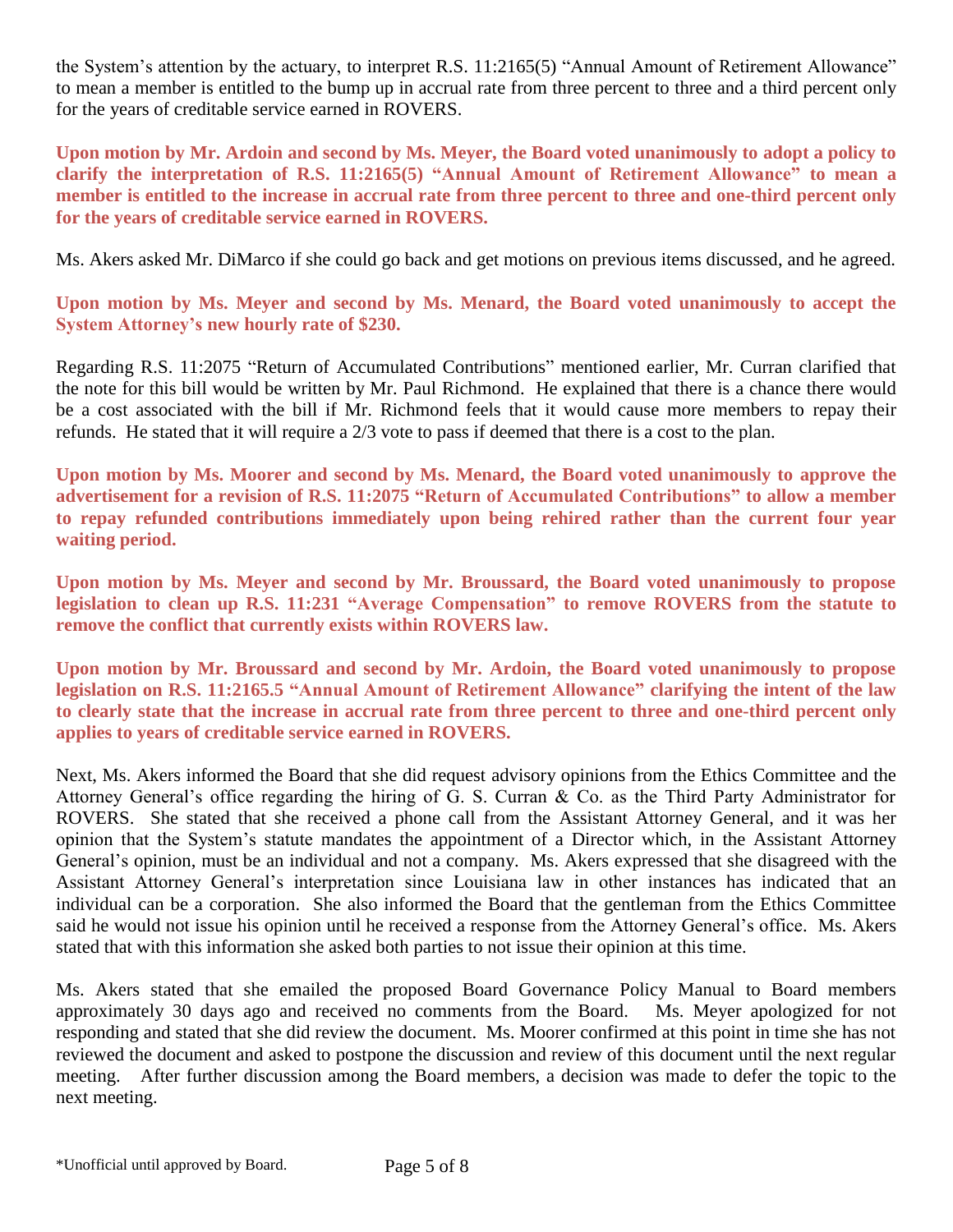## **IX. Report from G. S. Curran & Company**

Ms. Bouwkamp presented the financial statements through September 30, 2017, to the Board. First, she reviewed the Profit & Loss Budget vs. Actual report for July 1, 2017, through September 30, 2017. She stated that overall ROVERS was on target with total expenses for the quarter at 25.7%. Ms. Bouwkamp pointed out that under General Expenses/Custom Software \$24,000 was incurred this quarter because the remaining balance due was not billed until the beginning of this fiscal year even though it was part of last year's budget. Next, she explained that the advertising for the Director's position was placed under the subscriptions category because there was no specific budgeted item for advertising. She stated the Board could decide if this should be placed under a different category or if a new category needs to be created. Also, Ms. Bouwkamp explained that the Disability Determination which is a new budgeted item has already been exceeded in this first quarter of the fiscal year. Ms. Bouwkamp suggested the budgeted amount be increased to the total that has been incurred thus far. Under Professional services/GASB 67 Payroll Audits, she suggested to the Board that the budgeted amount be increased since a motion was passed at the last meeting to add two additional parishes to the audit increasing the cost by \$5,550.00 to a total of \$16,650 which she verified with Michelle Cunningham of Duplantier.

### **Upon motion by Ms. Moorer and second by Ms. Menard, the Board voted unanimously to amend all budgeted items as presented by G. S. Curran and Company.**

Next, Ms. Bouwkamp reviewed the Profit and Loss statement and stated that for the quarter ending September 30, 2017, the net income was \$1,974,701.84. On page 2 of the Profit & Loss statement, Ms. Bouwkamp explained that under Member Services, there were five members receiving refunds and one member receiving a DROP rollover as well as a total of \$1,203,523.26 in pension payments for the quarter. Then, Ms. Bouwkamp presented the Balance Sheet and pointed out that the total liability and equity was \$92,668,836.24 which includes both the investments and the bank accounts. She stated that the largest increase for the quarter was in equities with an increase of approximately \$2 million.

Mr. Curran then discussed the potential COLA for 2018 with the Board. He stated that the Funding Deposit account balance as of the 2016 valuation report was \$2.68 million, and the 2017 valuation report should be completed in approximately the next two weeks. Mr. Curran discussed the Funding Deposit Account which was created by the legislature for a number of statewide systems. He explained that under certain conditions the Board of Trustees may hold the employer rate above the minimum actuarially recommended employer rate and added that extra funds collected in these situations were deposited into this side account. He stated that Board can use the balance in the Funding Deposit Account to offset increases in employer contributions in the future, to reduce the employer contribution rate in a particular year, to reduce the system's unfunded liability, or to fund COLA increases. Based on the 2016 Valuation report, Mr. Curran stated that the lifetime cost of a COLA providing an increase in benefits of 3% of the retiree's original benefit for those who have been retired for at least two years would be \$1.256 million. Furthermore, he stated that another COLA option would provide an increase in benefits of 2% of the retiree's original benefit for those retired over one year and over the age of sixty-five. The lifetime cost of this COLA would be \$532,000. He also confirmed that ROVERS is not restricted to only one option and that both could be implemented if the funds are available.

After questions and discussion among the Board, it was decided that Mr. Curran continue the discussion at the next regular meeting with more options and updated figures from the 2017 Valuation report.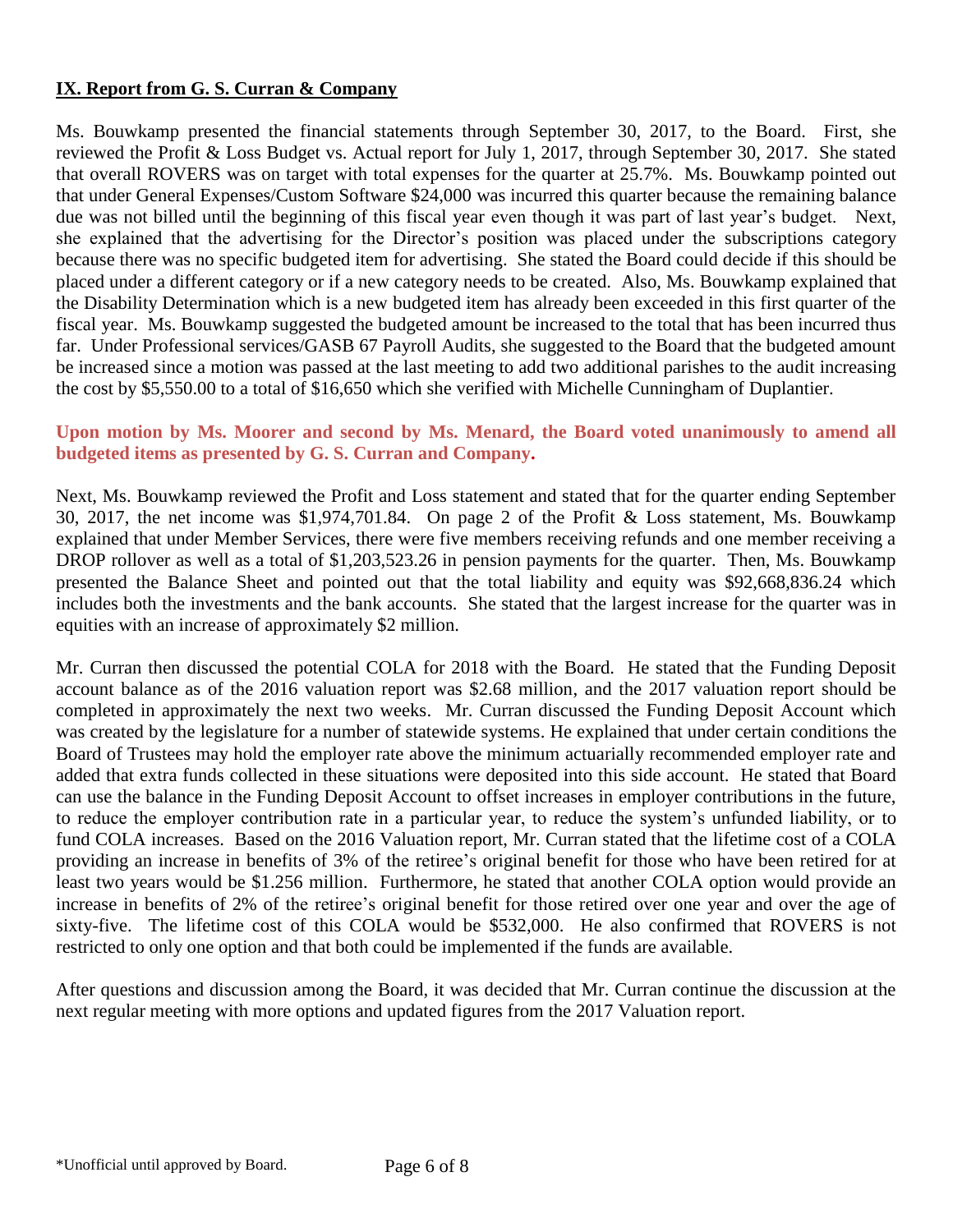## **X. Director's Report**

Ms. Dees provided the Director's Report to the Board and addressed new employees, member terminations/refunds, new DROP participants, DROP completions re-enrolled after DROP, retirement applications, DROP Payments, Member's Supplemental Savings Fund refunds, vested due a benefits, and deaths through October 18, 2017.

Next, Ms. Dees discussed the two applications she received for the ROVERS Director position. She suggested the Board interview the two candidates during the special meeting in November. Ms. Moorer asked if there will be a background check done on the candidates. Ms. Akers suggested sending them to the Louisiana State Police to perform a criminal background check, and the System would cover the cost.

Regarding the Board of Trustee Election, Ms. Dees stated that 237 ballots were mailed out and 170 ballots were received prior to October 6, 2017. She indicated that the Chairman must call for a meeting between November 6 and November 24, 2017 to count ballots. Mr. DiMarco stated that the date of Tuesday, November  $14<sup>th</sup>$  at 1:00pm at the Secretary of State's office was previously discussed. Mr. DiMarco also stated that the Board members should oversee the process; however, others in attendance of the meeting should actually count the ballots.

Next, Ms. Dees informed the Board that she sent out a letter to all ROVERS members and retirees regarding a possible merger. She stated the letter listed pros and cons of a merger and went out via regular mail on October 25, 2017, requesting feedback from all recipients. She confirmed that she received input from Ms. Akers, Mr. Curran, and Mr. Breth on this letter and that no deadline was indicated on the letter. Mr. DiMarco stated that he spoke with the Chairman of PERS and she indicated they have no interest in a merger due to the stories heard about conflicts among ROVERS Board members. Ms. Dees stated that she plans to have an update on the comments and feedback she receives at the December meeting.

Ms. Dees then updated the Board regarding the new IPAS computer program. She stated she has been using both the old and new programs. Ms. Dees expressed that G. S. Curran & Co. has been extremely supportive and answered all of her questions and concerns and hopes to be utilizing the new program 100% shortly.

Regarding the 2017 Louisiana Compliance Questionnaires, Ms. Dees just wanted to remind the Board that she would collect these documents at the end of the meeting.

Ms. Dees updated the Board on the Trupiano reimbursement collection. She stated that all funds were paid by Mr. Trupiano's children in the amount of \$11,423.18, and Mrs. Clara Trupiano's pension benefit had been withheld for payment since July 2017 and applied to the collection. She also confirmed that the total interest earned on the total unpaid balance was \$456.82. She further explained that if Mrs. Trupiano's pension benefit continued to be withheld, then \$11,774.32 of the remaining \$23,839.68 balance would be collected as of October 31, 2017, as well as a total of \$382.66 recovered in interest. Ms. Dees also stated that the total overpayment collection would be completed by March 2018.

Next, Ms. Dees explained the status of transitioning from The Bank to Capital One as the custodial bank for the checking accounts. She confirmed that all contracts have been signed, arrangements have been made for deposit equipment, training has been scheduled and accounts have been set up but not yet funded. Furthermore, she stated that a limited number of checks have been ordered pending the transfer to a new ROVERS Director.